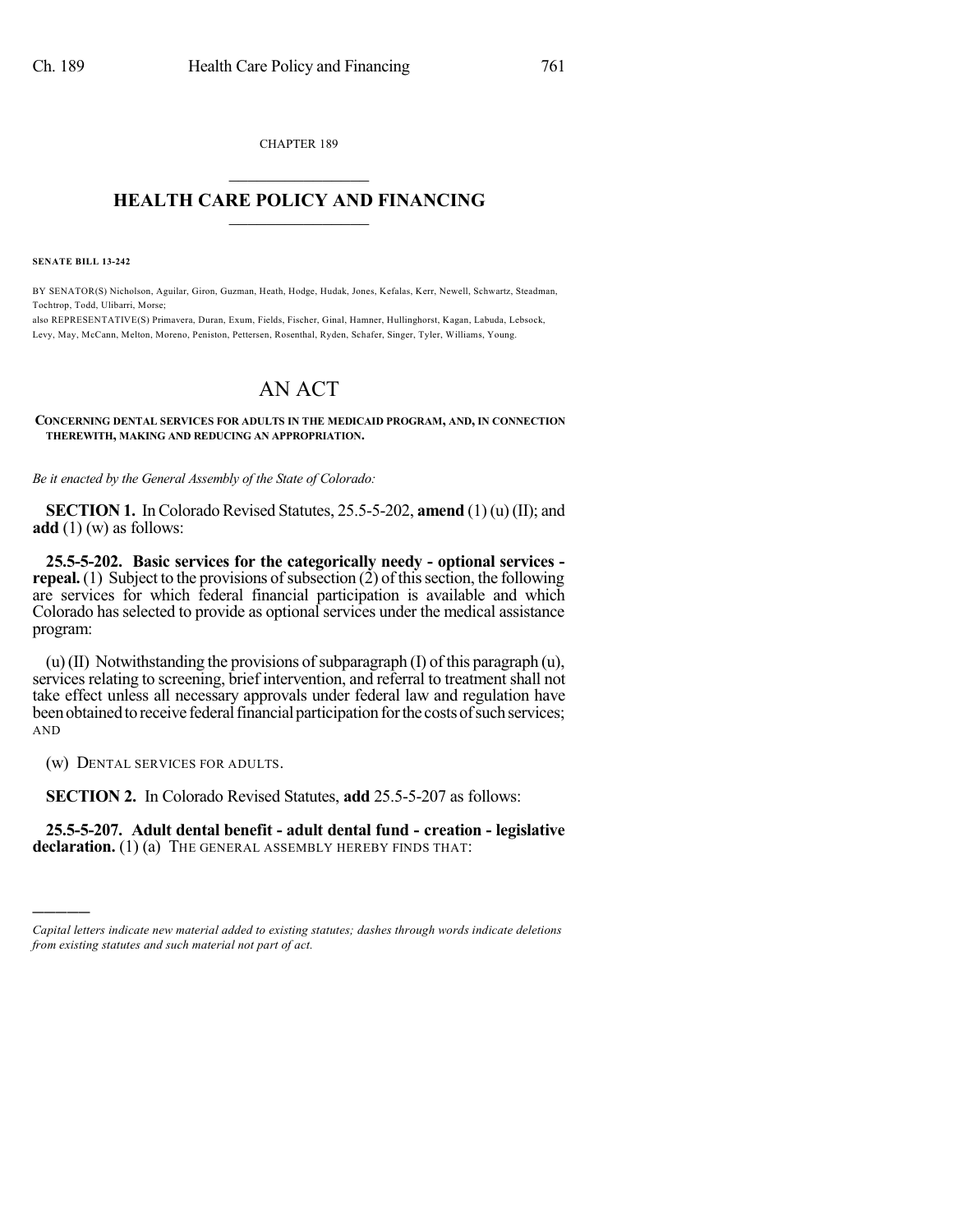(I) AS OF 2011, COLORADO WAS ONE OF ONLY TEN STATES THAT DID NOT OFFER BASIC ORAL HEALTH SERVICES TO ADULTS UNDER MEDICAID;

(II) RESEARCH HAS SHOWN THAT UNTREATED ORAL HEALTH CONDITIONS NEGATIVELY AFFECT A PERSON'S OVERALL HEALTH AND THAT GUM DISEASE HAS BEEN LINKED TO DIABETES, HEART DISEASE, STROKES, KIDNEY DISEASE, ALZHEIMER'S DISEASE, AND EVEN MENTAL ILLNESS;

(III) REGULAR DENTAL CARE AND PREVENTION ARE THE MOST COST-EFFECTIVE METHODS AVAILABLE TO PREVENT MINOR ORAL CONDITIONS FROM DEVELOPINGINTO MORE COMPLEX ORAL AND PHYSICAL HEALTH CONDITIONS THAT WOULD EVENTUALLY REQUIRE EMERGENCY AND PALLIATIVE CARE;

(IV) FURTHER, ONE IN FOUR ADULTS HAS UNTREATED TOOTH DECAY. EARLY DETECTION AND ACCESS TO PREVENTIVE AND RESTORATIVE TREATMENTS FOR ORAL HEALTH CONDITIONS CAN BE UP TO TEN TIMES LESS EXPENSIVE THAN TREATING THOSE SAME CONDITIONS IN AN EMERGENCY SETTING.

(V) RESEARCH HAS ALSO SHOWN THAT GOOD ORAL HEALTH IMPROVES MEDICAID BENEFICIARIES' ABILITY TO OBTAIN AND KEEP EMPLOYMENT. EMPLOYED ADULTS LOSE MORE THAN ONE HUNDRED AND SIXTY-FOUR MILLION HOURS OF WORK EACH YEAR DUE TO DENTAL PROBLEMS.

(VI) CHILDREN ARE MORE LIKELY TO RECEIVE REGULAR DENTAL SERVICES IF THEIR PARENTS HAVE ACCESS TO DENTAL SERVICES; AND

(VII) PREGNANT WOMEN ARE ONE OF THE MOST VULNERABLE ADULT POPULATIONS THAT ARE WITHOUT ORAL HEALTH BENEFITS UNDER MEDICAID. DURING PREGNANCY, THE PHYSICAL CHANGES A WOMAN'S BODY UNDERGOES CAN NEGATIVELY AFFECT ORAL HEALTH.UNTREATED DECAY AND PERIODONTAL DISEASE ARE ASSOCIATED WITH ADVERSE PREGNANCY OUTCOMES SUCH AS INCREASED RISK FOR PREECLAMPSIA, PRE-TERM LABOR, AND LOW BIRTH WEIGHT BABIES.

(b) THEREFORE, THE GENERAL ASSEMBLY DECLARES THAT IN ORDER TO IMPROVE OVERALL HEALTH, PROMOTE SAVINGS IN MEDICAID PROGRAMS, AND PREVENT FUTURE HEALTH CONDITIONS CAUSED BY ORAL HEALTH PROBLEMS, IT IS IN THE BEST INTEREST OF THE STATE OF COLORADO TO CREATE A LIMITED ORAL HEALTH BENEFIT FOR ADULTS IN THE MEDICAID PROGRAM.

(2) (a) PURSUANT TO SECTION  $25.5 - 5 - 202$  (1) (w), BY APRIL 1, 2014, THE STATE DEPARTMENT SHALL DESIGN AND IMPLEMENT A LIMITED DENTAL BENEFIT FOR ADULTS USING A COLLABORATIVE STAKEHOLDER PROCESS TO CONSIDER THE COMPONENTS OF THE BENEFIT, INCLUDING BUT NOT LIMITED TO THE COST, BEST PRACTICES, THE EFFECT ON HEALTH OUTCOMES, CLIENT EXPERIENCE, SERVICE DELIVERY MODELS, AND MAXIMUM EFFICIENCIES IN THE ADMINISTRATION OF THE BENEFIT.

(b) THE STATE DEPARTMENT SHALL DETERMINE THE MOST COST-EFFECTIVE METHOD FOR PROVIDING THE ADULT DENTAL BENEFIT, INCLUDING BUT NOT LIMITED TO A COMPARISON OF A CAPITATED OR FEE-FOR-SERVICE METHOD OF PAYMENT AND THE PURCHASE OF DENTAL INSURANCE.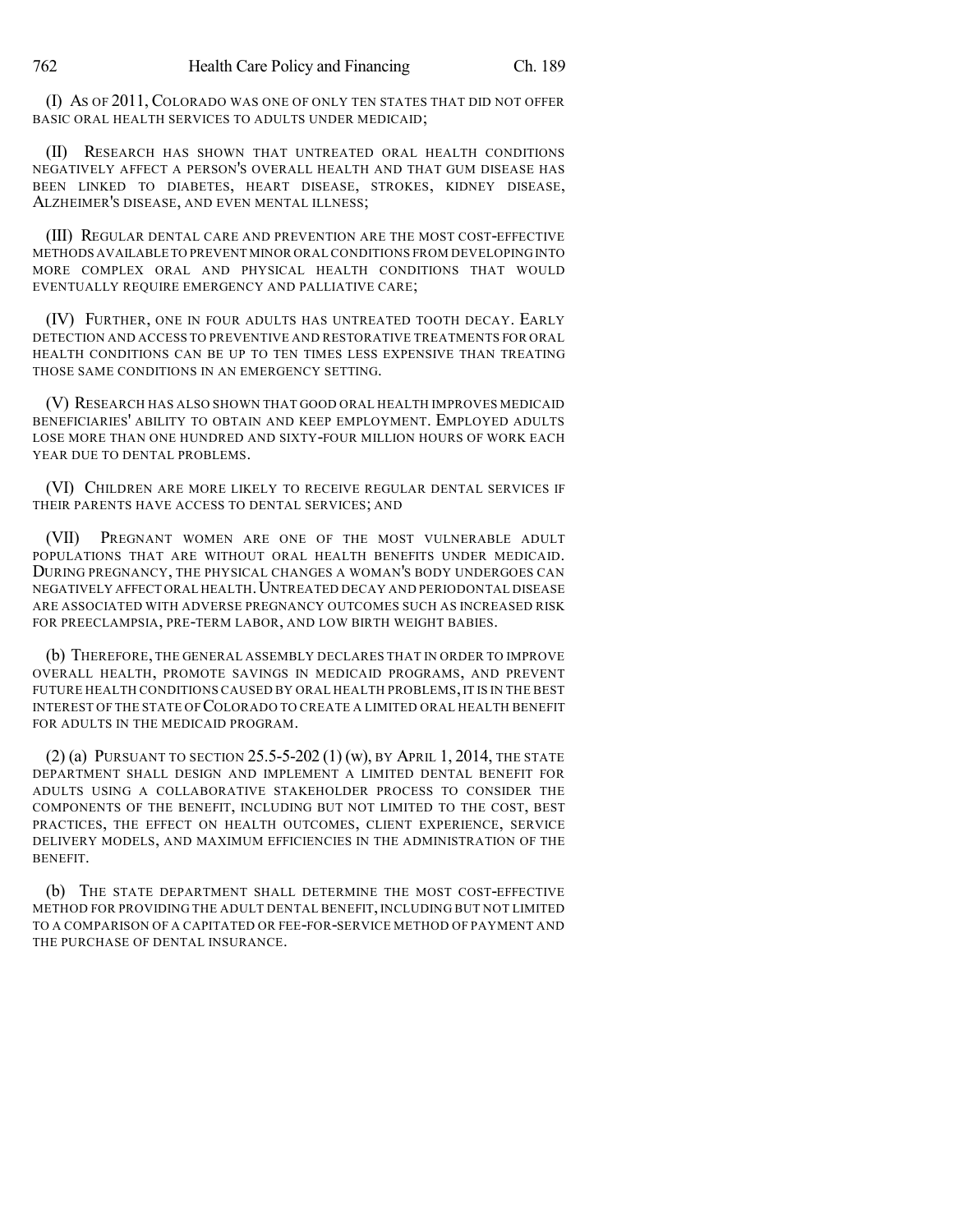(c) THE STATE DEPARTMENT SHALL SEEK ANY FEDERAL AUTHORIZATION NECESSARY TO PROVIDE THE ADULT DENTAL BENEFIT.

(3) IF THE STATE DEPARTMENT CHOOSES TO USE AN ADMINISTRATIVE SERVICE ORGANIZATION TO MANAGE THE ADULT DENTAL BENEFIT:

(a) THE CONTRACT WITH THE ADMINISTRATIVE SERVICE ORGANIZATION MUST PROVIDE THAT THE CONTRACTING ENTITY IS PROHIBITED FROM REQUIRING DENTAL PROVIDERS TO PARTICIPATE IN ANY OTHER PUBLIC OR PRIVATE PROGRAM OR TO ACCEPT ANY OTHER INSURANCE PRODUCTS AS A CONDITION OF PARTICIPATING AS A DENTAL PROVIDER; AND

(b) THE STATE DEPARTMENT SHALL RETAIN POLICY-MAKING AUTHORITY, INCLUDING BUT NOT LIMITED TO POLICIES CONCERNING COVERED BENEFITS AND RATE SETTING.

(4) (a) THERE IS HEREBY CREATED IN THE STATE TREASURY THE ADULT DENTAL FUND, REFERRED TO IN THIS SECTION AS THE "FUND", CONSISTING OF MONEYS TRANSFERRED TO THE FUND FROM THE UNCLAIMED PROPERTY TRUST FUND PURSUANT TO SECTION  $38-13-116.5$  (2.8), C.R.S., AND ANY MONEYS THAT MAY BE APPROPRIATED TO THE FUND BY THE GENERAL ASSEMBLY. THE MONEYS IN THE FUND ARE SUBJECT TO ANNUAL APPROPRIATION BY THE GENERAL ASSEMBLY TO THE STATE DEPARTMENT FOR THE DIRECT AND INDIRECT COSTS ASSOCIATED WITH IMPLEMENTING THE ADULT DENTAL BENEFIT PURSUANT TO SECTION  $25.5$ -5-202 $(1)$ (w).

(b) THE STATE TREASURER MAY INVEST ANY UNEXPENDED MONEYS IN THE FUND AS PROVIDED BY LAW. THE STATE TREASURER SHALL CREDIT ALL INTEREST AND INCOME DERIVED FROM THE INVESTMENT AND DEPOSIT OF MONEYS IN THE FUND TO THE FUND.

(c) ANY UNEXPENDED AND UNENCUMBERED MONEYS REMAINING IN THE FUND AT THE END OF A FISCAL YEAR REMAIN IN THE FUND AND SHALL NOT BE CREDITED OR TRANSFERRED TO THE GENERAL FUND OR ANOTHER FUND.

**SECTION 3.** In Colorado Revised Statutes, 38-13-116.5, **add** (2.8) as follows:

**38-13-116.5. Unclaimed property trust fund - creation - payments- interest - appropriations- records- rules.** (2.8) (a) ON AND AFTER APRIL 1, 2014, AFTER RESERVING THE AMOUNTS DESCRIBED IN PARAGRAPH (b) OF THIS SUBSECTION (2.8), THE STATE TREASURER SHALL TRANSMIT TO THE ADULT DENTAL FUND CREATED IN SECTION 25.5-5-207 (4), C.R.S., AN AMOUNT OF PRINCIPAL AND INTEREST IN THE TRUST FUND SUFFICIENT TO IMPLEMENT THE ADULT DENTAL BENEFIT PURSUANT TO SECTION 25.5-5-202 (1) (w), C.R.S.

(b) THE STATE TREASURER SHALL RESERVE IN THE TRUST FUND AND SHALL NOT TRANSFER ANY MONEYS NECESSARY FOR:

(I) THE CLAIMS PAID PURSUANT TO THIS ARTICLE FOR EACH FISCAL YEAR;

(II) THE RESERVE AMOUNT NECESSARY TO PAY ANTICIPATED CLAIMS; AND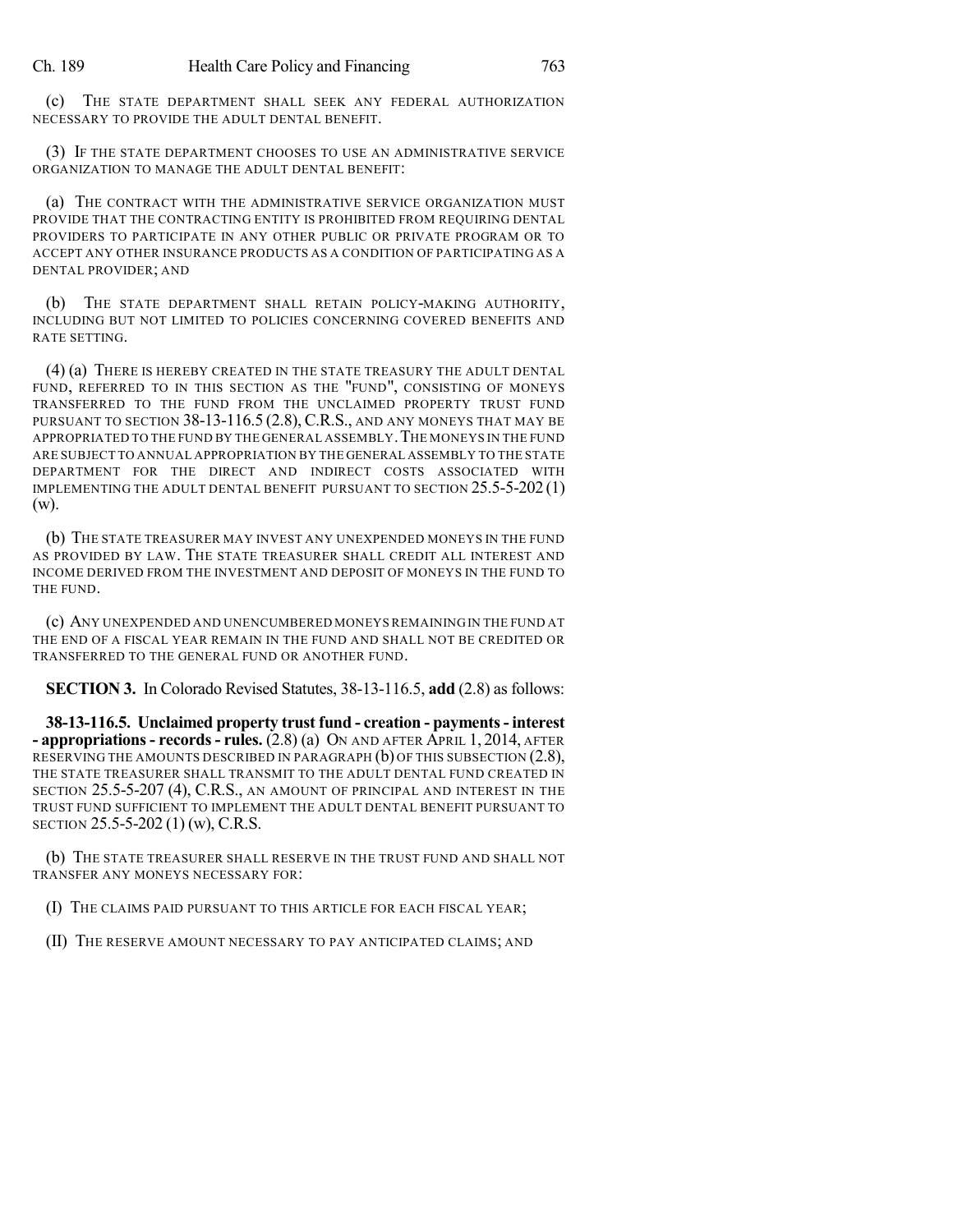(III) PUBLICATIONS AND CORRESPONDENCE EXPENSES PURSUANT TO SECTION 38-13-111 (7).

**SECTION 4. Appropriation.** (1) In addition to any other appropriation, there is hereby appropriated to the department of health care policy and financing, for the fiscal year beginning July 1, 2013, the sum of \$999,490 and 1.3 FTE, or so much thereof as may be necessary, comprised of \$272,112 from the adult dental fund created in section 25.5-5-207(4)(a), Colorado Revised Statutes, and \$727,378 from federal funds, to be allocated to the executive director's office for the implementation of this act as follows:

(a) \$78,410, comprised of \$39,205 from the adult dental fund created in section  $25.5-5-207(4)$  (a), Colorado Revised Statutes, and \$39,205 from federal funds, and 1.3 FTE, for personal services;

(b) \$10,546, comprised of \$5,273 from the adult dental fund created in section 25.5-5-207 (4) (a), Colorado Revised Statutes, and \$5,273 from federal funds, for operating expenses;

(c) \$555,534, comprised of \$138,884 from the adult dental fund created in section 25.5-5-207 (4) (a), Colorado Revised Statutes, and \$416,650 from federal funds, for information technology contracts and projects for medicaid management information system maintenance and projects; and

(d)  $$355,000$ , comprised of  $$88,750$  from the adult dental fund created in section  $25.5-5-207(4)$  (a), Colorado Revised Statutes, and \$266,250 from federal funds, for professional services contracts.

**SECTION 5. Appropriation - adjustments to 2013 long bill.** (1) For the implementation ofthis act, appropriations made in the annual general appropriation act to the department of health care policy and financing for the fiscal year beginning July 1, 2013, for medical service premiums are adjusted as follows:

(a) The general fund appropriation is decreased by \$738,262;

(b) The cash funds appropriation from the adult dental fund created in section 25.5-5-207 (4) (a), Colorado Revised Statutes, is increased by \$11,150,016;

(c) The cash funds appropriation from the hospital provider fee cash fund created in section 25.5-4-402.3 (4) (a), Colorado Revised Statutes, is increased by \$3,013,248; and

(d) The federal funds appropriation is increased by \$13,425,002.

**SECTION 6. Appropriation - adjustments to 2013 long bill.** (1) For the implementation ofthis act, appropriations made in the annual general appropriation act to the department of health care policy and financing for the fiscal year beginning July 1, 2013, for medical service premiums are adjusted as follows:

(a) The general fund appropriation is decreased by \$738,262;